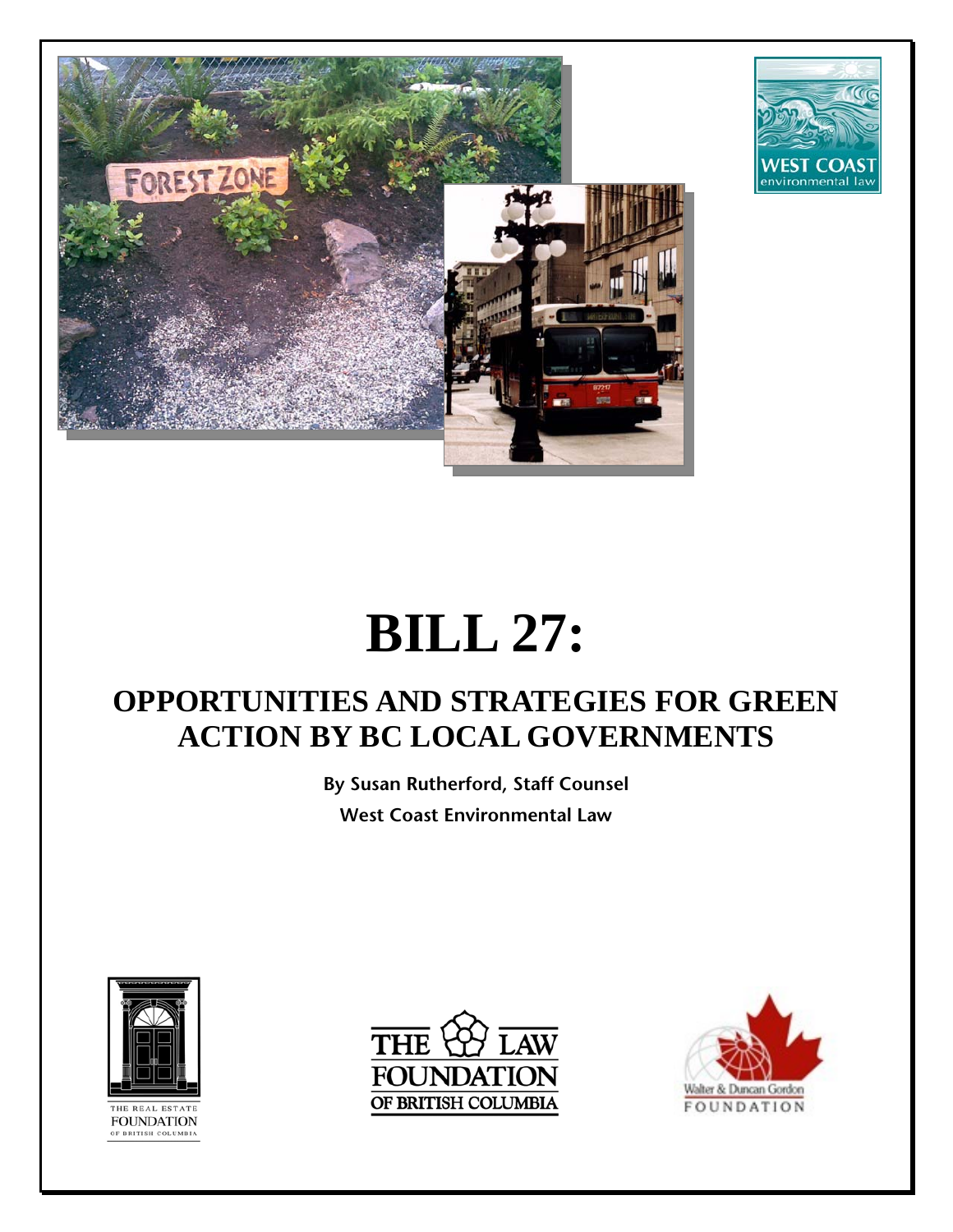Copyright © 2009 West Coast Environmental Law Research Foundation

West Coast Environmental Law is BC's legal champion for the environment. West Coast empowers citizens and organizations to protect our environment and advocates for the innovative solutions that will build a just and sustainable world.

This document provides information for public education purposes only, not legal advice. Readers should obtain specific legal advice before implementing any of the strategies discussed in the paper.

West Coast gratefully acknowledges the generous funding support provided for this project by the Law Foundation of British Columbia, the Real Estate Foundation of British Columbia and the Walter and Duncan Gordon Foundation.

The author thanks the following people for reviewing earlier drafts of the paper and providing helpful comments: Patricia Chew, Andrew Gage, Ceciline Goh, Karen Rothe and Heike Schmidt. Thanks as well to Anna Beard for designing the cover.

#### **West Coast Environmental Law**

 $#200 - 2006$  West  $10<sup>th</sup>$  Avenue, Vancouver, BC CANADA V6J 2B3 Phone: 604-684-7378 or 1800 330 WCEL Fax: 604-684-1312 Email: [admin@wcel.org](mailto:admin@wcel.org)  [http://www.wcel.org](http://www.wcel.org/) 

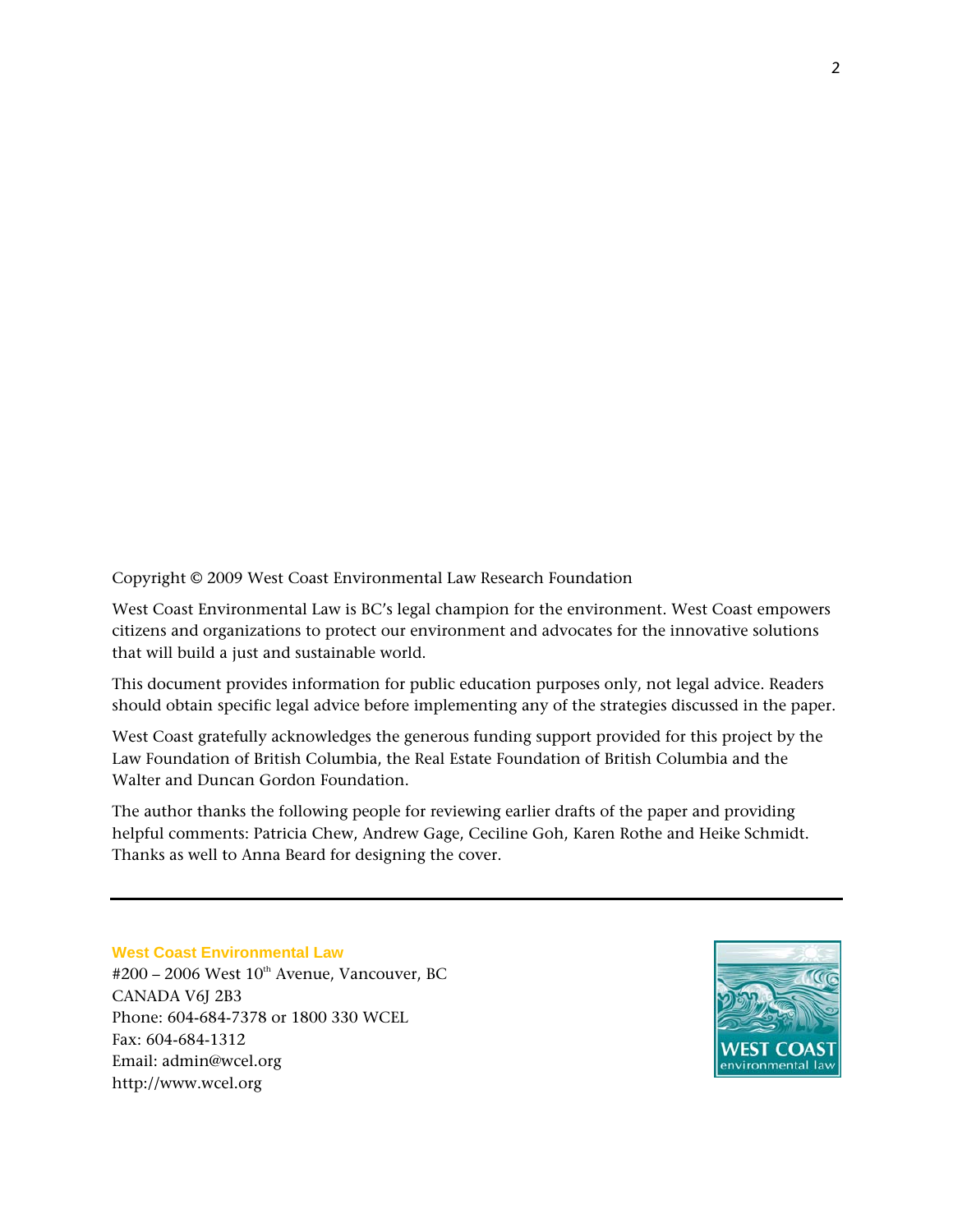# **BILL 27: OPPORTUNITIES AND STRATEGIES FOR GREEN ACTION BY BC LOCAL GOVERNMENTS**

This paper has been written to contribute to the discussion concerning local governments and their efforts to build more sustainable communities. The specific goal is to provide some analysis and practical guidance regarding how local governments may use the legal tools available to advance green initiatives.

The focus is Bill 27, 2008, the "Green Communities" legislation that amended the *Local Government Act* and *Community Charter* in May 2008. The paper looks at how decision-makers may use the powers extended by recent legislative amendments, together with existing powers, to strengthen sustainability efforts. A subsidiary goal is to alert decision-makers to the new requirements instituted by the amendments.

The paper is organized by Green Action topic and highlights **New Requirements** and **New Opportunities** under each topic. The Green Action topics are:

- A. Global Warming Greenhouse Gas (GHG) and Energy Reduction;
- B. Climate Change Adaptation;
- C. Water Sustainability; and
- D. Sustainable Land Use.

-

For each **New Requirement** or **Opportunity**, the paper also provides **Strategies** for overcoming challenges and making the best use of the powers for achieving each of the Green Action objectives.

Note that because the paper has been organized by topic, instead of legislative power, many of the powers created under Bill 27 are discussed in more than one section with a focus specific to the Green Action then under discussion (GHG or energy reduction, adaptation, water or land use). While this results in some repetition of the discussion of legislative powers, organizing the paper by Green Action topic rather than by legal power has facilitated a more intuitive (and in-depth) discussion of each of the Green Actions as well as a canvassing of the suite of powers and strategies available to advance each of the Actions. The paper also strives to identify the many cross-cutting opportunities and the important relationships among the Actions.

# **A. Global Warming GHG and Energy Reduction: What actions are now required or possible?**

Over the past several years, BC local governments have demonstrated significant interest in taking action to reduce global warming. While requirements for local government action do now exist in law, many local governments have, quite apart from (and many in advance of) that, publicly committed their local government to action by voluntarily signing the BC Climate Action Charter<sup>[1](#page-2-0)</sup>

<span id="page-2-0"></span><sup>1</sup> Signing the BC Climate Action Charter commits a local government to: 1) being carbon neutral in corporate operations by 2012, 2) measuring community-wide emissions, and 3) developing compact, complete communities.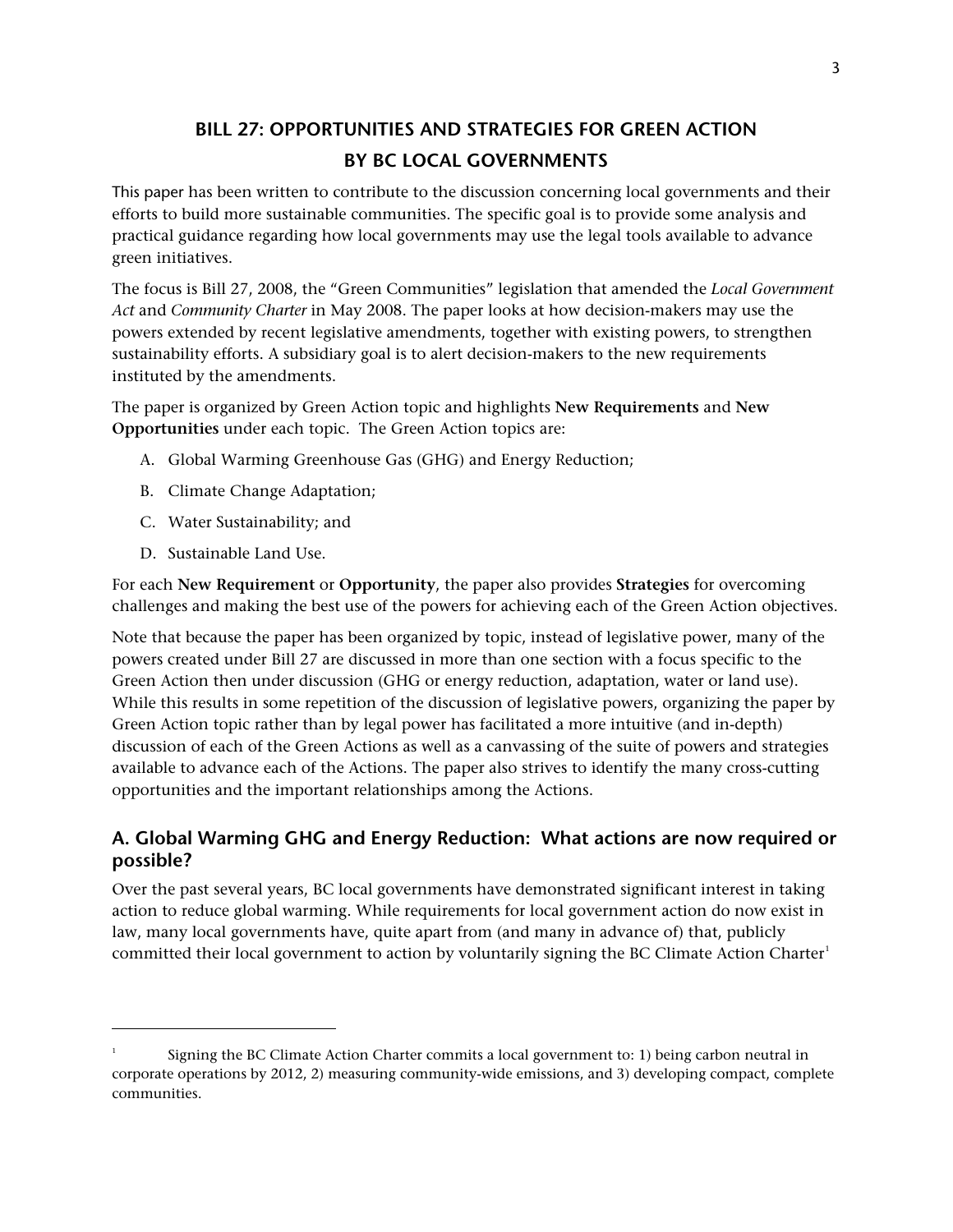or signing up for Federation of Canadian Municipalities (FCM)/International Council for Local Environment Initiatives (ICLEI's) Partners for Climate Protection Milestones Program.[2](#page-3-0)

The two main focal points for local government action on global warming are:

- a) Changing practices with respect to civic-owned buildings and operations (corporate operations), $3$  and
- b) Changing regulations that govern land use, and privately-owned facilities and operations and their associated emissions (community-wide emissions). $^4$  $^4$

*New Requirement for Global Warming GHG and Energy Reduction Action:* **As a result of Bill 27 amendments,** local governments are now required to institute, in the Regional Growth Strategy (RGS) (by 2011) and in the Official Community Plan (OCP) (by 2010), greenhouse gas emission reduction targets, and actions and policies for achieving those targets.<sup>[5](#page-3-3)</sup>

At a minimum, this new law should ensure that all BC local governments will establish GHG emission reduction targets, and actions and policies for achieving them.

Recognizing that challenges may impede local governments from complying with this requirement, we recommend the following strategies to overcome some of the challenges.

#### **Strategies:**

-

- Compliance with this requirement involves making amendments to the OCP and RGS. Processes established in the *Local Government Act* (LGA) will need to be followed (see Part 25, Division 2 of the LGA for procedures respecting RGS adoption and amendment, and Part 26, Divisions 2 and 3 of the LGA for procedures respecting OCP adoption and amendment).
- Local governments will need to inventory community emissions and establish ambitious, yet realistic, reduction targets. Local governments may take advantage of resources that are available to help with inventorying emissions and setting emissions targets. For example, the province has provided draft 2007 emissions inventory data for regional districts and municipalities (see the Community Energy and Emissions Initiative, online at [http://www.toolkit.bc.ca/ceei\)](http://www.toolkit.bc.ca/ceei). One of the goals of this initiative is to provide a standardized approach to emissions inventory activities. The current reports cover four sectors: buildings, on-road transportation, solid waste and deforestation.
- Achieving more compact, complete communities through better land use planning is the objective.

<span id="page-3-3"></span>5 Amendments are found in sections 850 and 877 of the *Local Government Act*. Note that the Act states that the RGS should establish GHG reduction targets "to the extent that these are regional matters." It has still not been established what this phrase means, or whether this will create a loophole.

<span id="page-3-0"></span><sup>2</sup> http://www.sustainablecommunities.fcm.ca/partners-for-climate-protection/

<span id="page-3-1"></span><sup>3</sup> Corporate emissions reductions are the focus of the *voluntary* Climate Action Charter.

<span id="page-3-2"></span><sup>4</sup> Community-wide emissions are the focus of the legislated targets established by the *Local Government Act* amendments described below.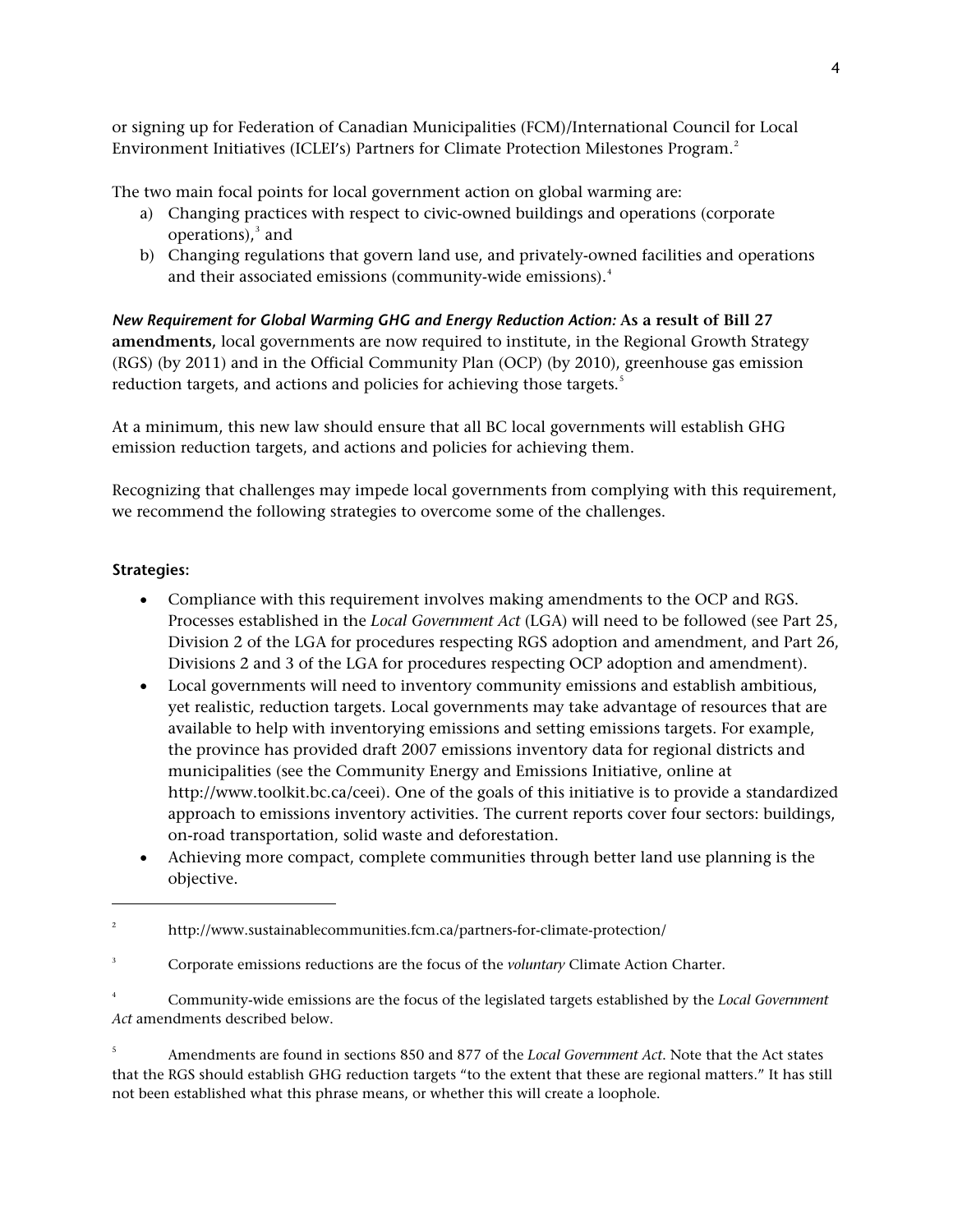- If your regional district has a regional growth strategy, consider striking both internal (municipal) and regional working groups early on, to identify what sort of targets you want to establish, both as member municipalities, and as a region, and how you might work collaboratively on those targets with other member municipalities towards achieving identified goals.<sup>[6](#page-4-0)</sup>
- Establish targets and an accountability plan to ensure that action towards those targets advances. You should expect to need to designate a staff person or committee to the task of coordinating and leading the achievement of agreed-upon actions.
- Consider mechanisms for making your policy and actions more transparent and more accountable. Solicit the public's help for ideas on ways to improve transparency.
- Plan to build capacity. Seek out funding for your local government and/or the regional working group early on, to obtain needed expert advice and assistance for determining what will constitute ambitious, yet realistic, targets and what actions and policies will help you to get there. Funding assistance may be available from the Green Municipal Fund. (Note that for local governments who have signed the Climate Action Charter and thereby committed to becoming carbon neutral by 2012, the provincial government has committed to offsetting any carbon tax paid by a municipality.<sup>[7](#page-4-1)</sup>)
- Consider adopting life-cycle costing or full-cost accounting (to account for ecosystem costs and services etc) as a means for integrating your goals into the decision framework and using a market-based mechanism to encourage decision-making in the desired direction. This would also be consistent with the Vancouver Valuation Accord, signed by Premier Campbell in March 2007.<sup>[8](#page-4-2)</sup>
- Use training and other educational outreach to reach constituent communities and to support goals.
- Consider adopting complementary policies and bylaws, for example:

-

- o A bylaw under section 904 of the LGA, establishing a density bonus for green buildings;
- o A revitalization tax exemption program bylaw under section 226 of the *Community Charter* providing a temporary tax exemption for development of a certain density located in a targeted centre or encouraging infill development;
- o A bylaw protecting heritage buildings, recognizing the energy embodied in them;

<span id="page-4-0"></span><sup>6</sup> Because the OCP targets have been set up to be required to be established first, the regional target (which all member municipalities must align themselves with) is unfortunately likely to gravitate to the lowest common denominator.

<span id="page-4-1"></span><sup>7</sup> This is the Climate Action Revenue Incentive Program grant administered by the Ministry of Community Development. For further information on the program, please contact [Talitha.Soldera@gov.bc.ca.](mailto:Talitha.Soldera@gov.bc.ca) The grant to eligible local governments is equal to 100 per cent of the carbon tax paid as a direct expenditure, and Carbon Tax Calculation Form must be submitted in accordance with Ministry guidelines and deadlines.

<span id="page-4-2"></span><sup>8</sup> An example of full costing being implemented legislatively is Ontario's *Sustainable Water and Sewage Systems Act*, 2002, S.O. 2002, c. 29, not yet in force, which requires full-cost reporting on the provision of water services. It provides, at section 3(7): "The full cost of providing the water services includes the source protection costs, operating costs, financing costs, renewal and replacement costs and improvement costs associated with extracting, treating or distributing water to the public and such other costs as may be specified by regulation."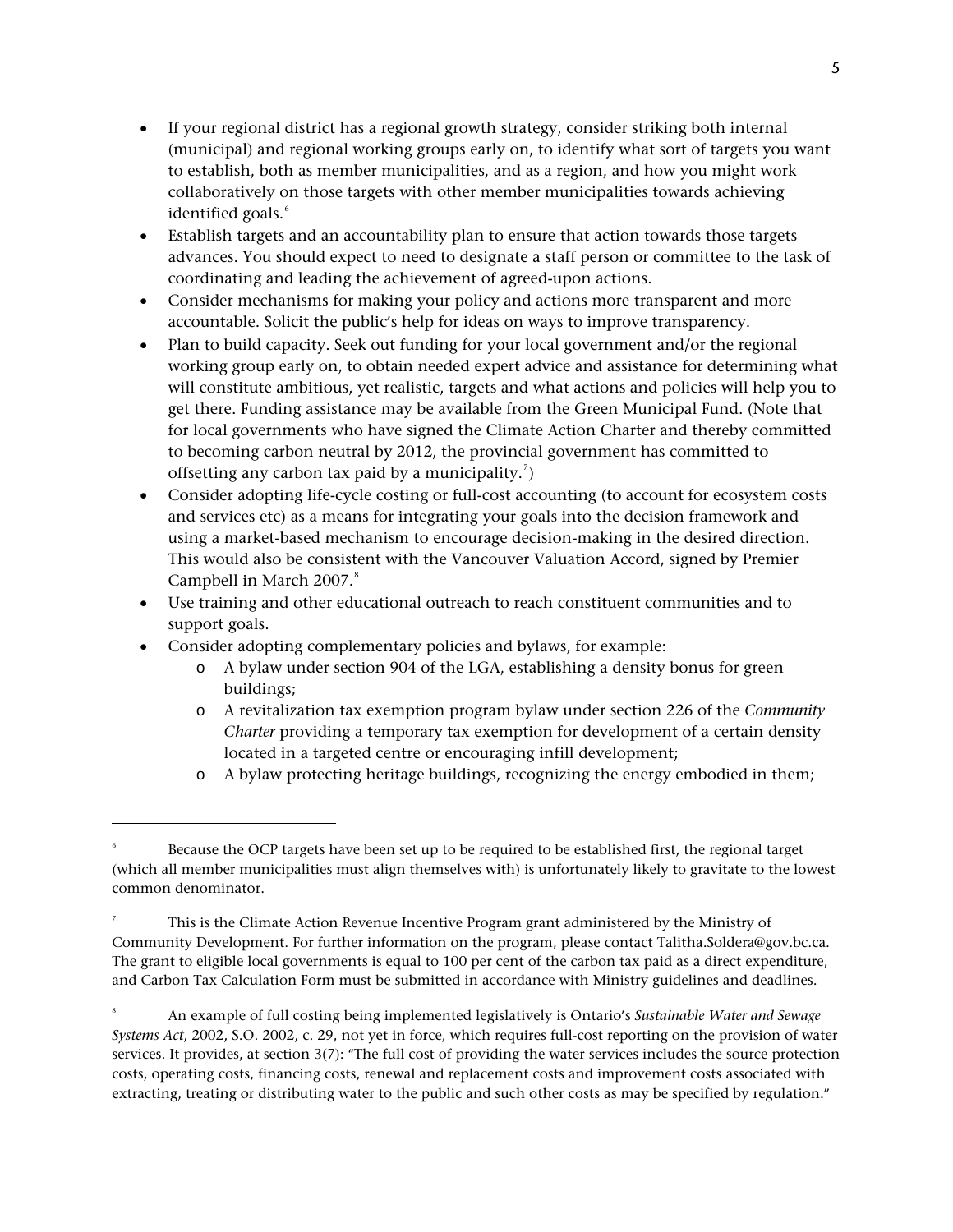- o A bylaw establishing a local service area, for implementing a district heat system (e.g. geothermal or sewer heat recovery);
- o Bylaws and policies directed toward achieving more sustainable transportation (e.g. road, sidewalk and bikeway standards, bus or car-pool programs, etc.)
- o RGS, OCP and other plans, policies, bylaws and actions should promote and facilitate waste reduction and integrated resource recovery $^{\circ}$  (e.g. capturing, diverting or reusing liquid and solid "waste streams") and eco-industrial networking<sup>[10](#page-5-1)</sup> principles. The planning and development approval process needs to have legal and financial mechanisms in place to ensure resource recovery is incorporated into plans and development. Ideally this would draw upon an audit and business-casing of potential integrated resource recovery options (e.g. waste and energy "streams") for the community.
- o Bylaws or policies in support of increasing the number of trees or tree canopy can both act to sequester carbon as well as reduce energy and water consumption
- For optimal results, consider tackling *both* community-wide targets (legislated) and corporate emissions (voluntary), by incorporating actions and policies that cover a range of government and private activities:
	- o Operations;
	- o Procurement;
	- o Civic buildings and infrastructure;
	- o Land use plans and development standards;
	- o Transportation plans; and
	- o Waste/integrated resource management.

*New Opportunity for Global Warming GHG and Energy Reduction Action:* **Local governments now have the authority to designate a development permit area (DPA) for the purpose of establishing an objective to promote the reduction of greenhouse gas emissions.** 

Further to amended sections 919.1 and 920(10.1) of the *Local Government Act*, development permits may now be established to:

• Conserve water, $^{11}$  $^{11}$  $^{11}$ 

-

- Conserve energy, or
- Reduce greenhouse gas emissions,

www.**ecoindustrial**.ca/projects/**Sudbury**[%20EINStrategy\\_ExecSum.pdf.](http://www.ecoindustrial.ca/projects/Sudbury%20EINStrategy_ExecSum.pdf)

<span id="page-5-0"></span><sup>9</sup> For more information on integrated resource recovery, see *Resources from Waste: A Guide to Integrated Resource Recovery* (BC Ministry of Community Development, 2009) at http://www.cd.gov.bc.ca/lgd/infra/resources\_from\_waste.htm.

<span id="page-5-1"></span><sup>10</sup> Eco-industrial networking means using strategies in locating and operating businesses and other activities to find efficiencies through co-location and shared use of infrastructure, capturing waste stream outputs as inputs, etc. For more information on eco-industrial networking in a municipal context, see Greater Sudbury, Ontario's strategy described in

<span id="page-5-2"></span> $11$  The use of DPAs to promote conservation of water is discussed in detail in Section C, below.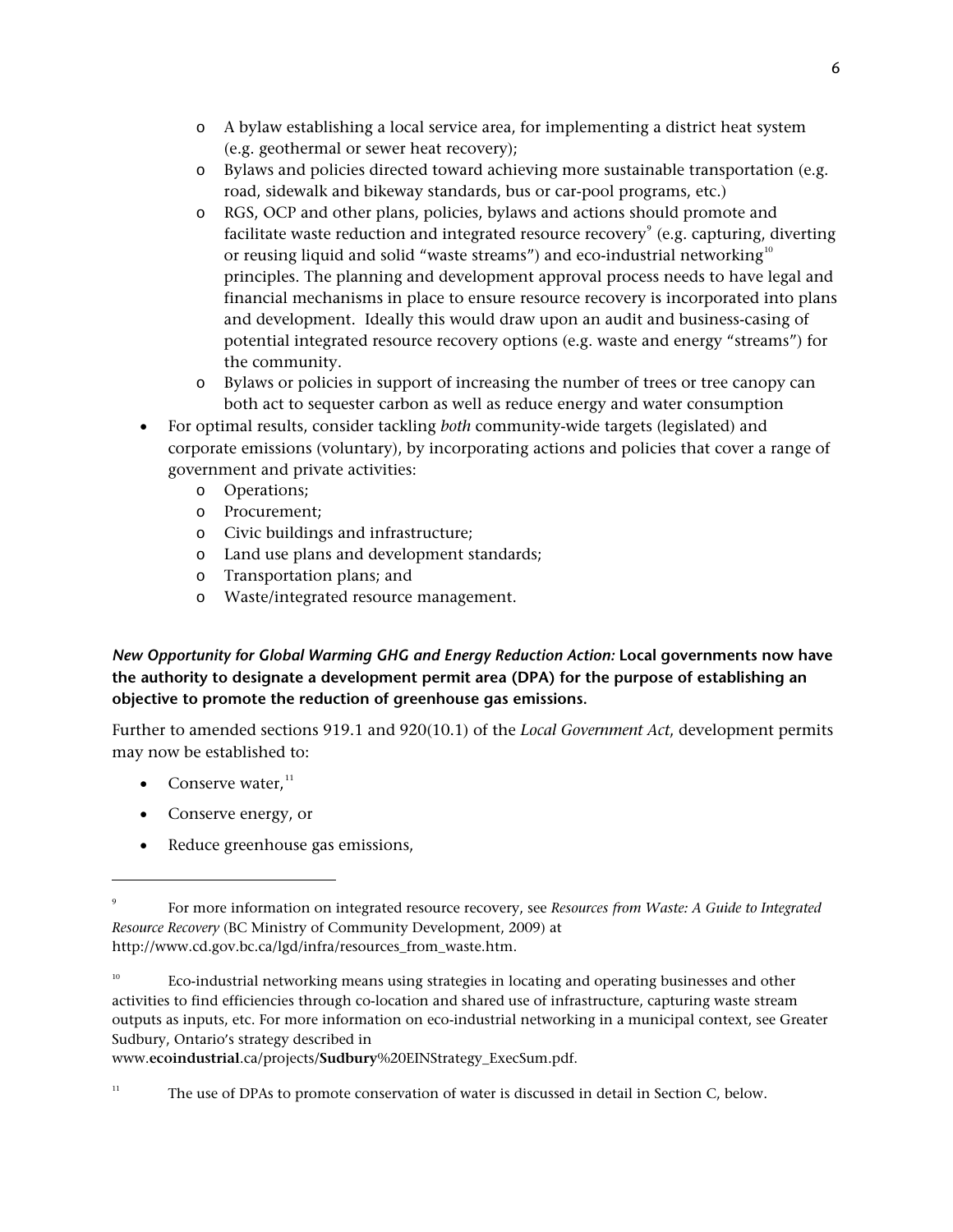and the conditions attached to such development permits can include requirements respecting:

- Landscaping;
- Siting of buildings and other structures;
- Form and exterior design of buildings and other structures;
- Specific features in the development; and
- Machinery, equipment and systems external to buildings and other structures.

Further to new section 920(10.2), development permit conditions may also establish restrictions on the type and placement of trees and other vegetation in proximity to the buildings and other structures in order to provide for the conservation of energy or the reduction of greenhouse gas emissions.

 Note that the new DPA powers are not limited to multi-family dwellings (as some of the other DPA purposes are). The DPA guidelines would therefore apply to single-family dwellings within the DPA area as well as to other development within the area. This opens up significant opportunities to shape single-family dwelling development that have not previously been available.

#### **Strategies:**

- Further to the general rules on DPAs, DPAs must be designated in the OCP, and DPA guidelines must be included either in the OCP or in a zoning bylaw, in order for the DPA to be rendered effective. The DPA guidelines establish the special conditions or objectives that justify the designation, as well as the manner by which special conditions or objectives will be addressed.
- Given an objective of GHG and energy reduction and given the possible scope for development permit conditions, a number of actions are possible using this power. DPA guidelines for GHG and energy reduction might specify, e.g. that:
	- o A certain level of GHG emissions reduction is to be achieved as an objective within the DPA and that the development might use whichever technology it wishes to achieve that objective (e.g. permit holder might use renewable energy systems or other proven green technologies). (Because the technology is not prescribed, this does not run counter to restrictions on local government powers over building standards.) Local government might suggest that levels be achieved using proven innovative green technologies.
	- o Buildings are to be oriented in relation to sun or wind, to reduce energy consumption and associated GHG emissions and capture sun energy (passive solar).
	- o Landscaping shall take account of sun, shade and climate, to maximize energy reduction and reduction of GHG emissions.
	- o Certain exterior design features may be considered desirable, e.g.:
		- colours, to either absorb or reflect sunlight,
		- higher window head height to maximize daylight penetration into room,
		- deep overhangs for sun and shade.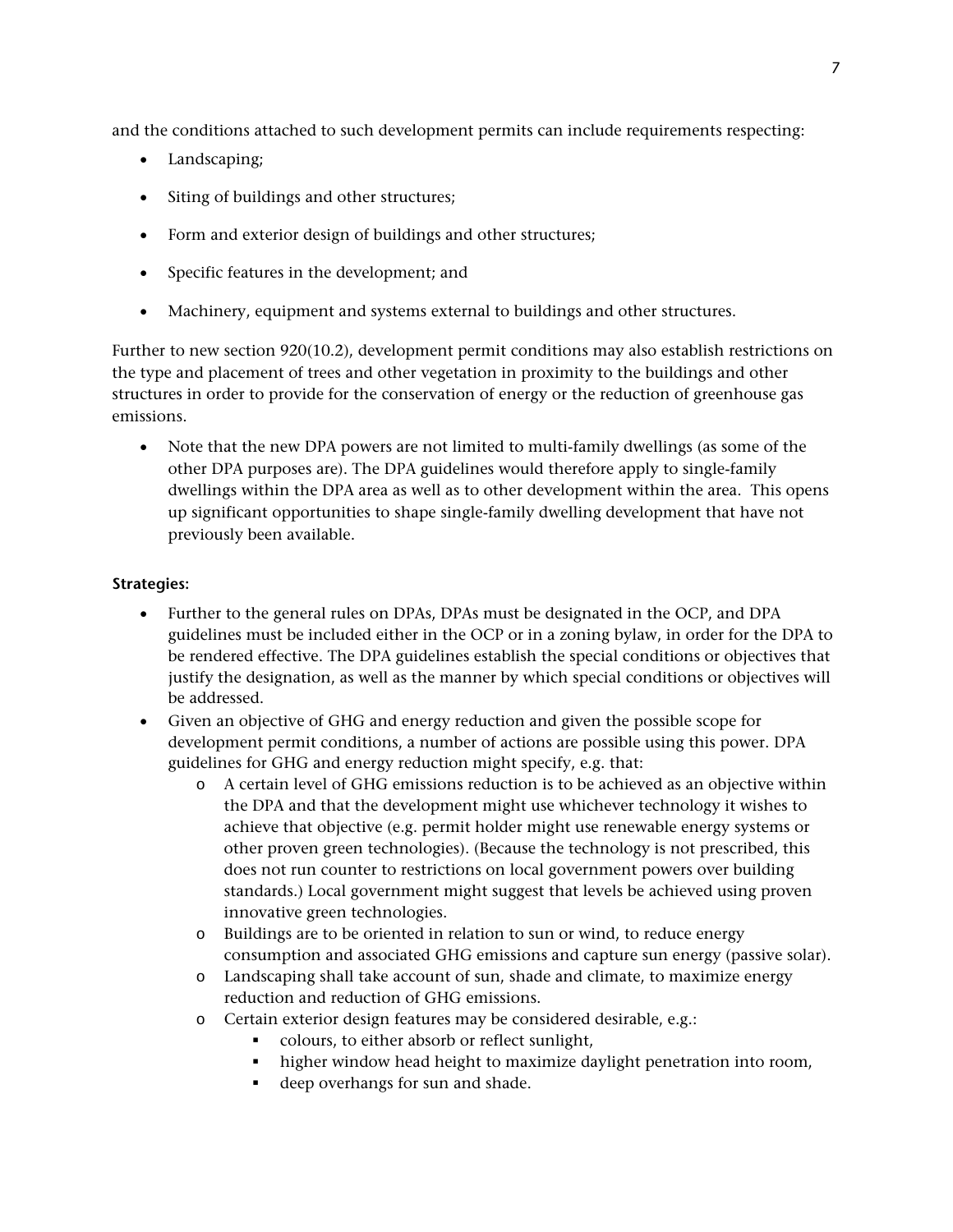- o District heat systems or geothermal systems shall be employed within the DPA as "systems forming part of the development."
- o Vehicle parking requirements are reduced (or stated as a maximum), or that parking is required for car cooperatives or bicycles.
- o Water conservation measures (see Section C) will also have a secondary benefit of saving energy, given that moving water from one location to another consumes energy.<sup>[12](#page-7-0)</sup>

# *New Opportunity for Global Warming GHG and Energy Reduction Action:* **Local governments now have the authority to enforce the new provincial** *Building Code* **standards concerning energy efficiency**

This past fall (2008), the province implemented new water and energy conservation standards for new construction and renovations. The new *Building Code* standards, set out under the *Code*'s new *Part 10 – Energy and Water Efficiency*, came into effect on September 5, 2008, and apply to all new construction and building renovation permit applications submitted on or after that date.

# **Strategies:**

-

The *Building Code*, which is a regulation under the *Local Government Act*, has the force and effect of a duly enacted bylaw. Local governments in BC are authorized to enforce the  $Code<sup>13</sup>$  $Code<sup>13</sup>$  $Code<sup>13</sup>$  by passing building regulation bylaws. Bill 10, the *Housing Statutes Amendment Act*, enables local governments to enforce the new Part 10 requirements. Whereas municipal councils were previously limited to enforcing building standards in relation to "health, safety or protection of persons or property", councils are now additionally authorized to exercise authority in relation to the conservation of energy or water, or the reduction of greenhouse gas emissions.

Practically speaking, what this means is that existing or new efforts to implement and enforce a building permit system should lead to energy (and water) efficiency gains for the municipality, compared to the relatively inefficient usage that was the standard under the old Code. Such gains may provide an additional incentive for a local government to undertake Code enforcement activity.

- Related to building standards, landscape standards may also have a significant impact on energy consumption and GHG emissions as well as water conservation and related energy savings (see footnote 13 below).
- Similarly, where rainwater is managed onsite, it reduces the burden on drainage infrastructure and operation costs and energy needs.

<span id="page-7-0"></span> $12$  For further information on the significant linkages between water conservation and energy and GHG emissions reductions, see Carol Maas, 2009 "Greenhouse Gas and Energy Co-Benefits of Water Conservation" (Polis Project on Ecological Governance, 2009) at

<http://www.waterbucket.ca/gi/index.asp?sid=9&id=431&type=single>; and Thirlwell et al., "Energy-water Nexus: Energy Use in the Municipal, Industrial, and Agricultural Water Sectors" at *policyresearch.gc.ca/doclib/Thirlwell\_energy\_water\_nexus.pdf.*

<span id="page-7-1"></span><sup>13</sup> Enforcement action is not mandatory, but is merely authorized. See e.g. *Community Charter*, section 8(3)(l).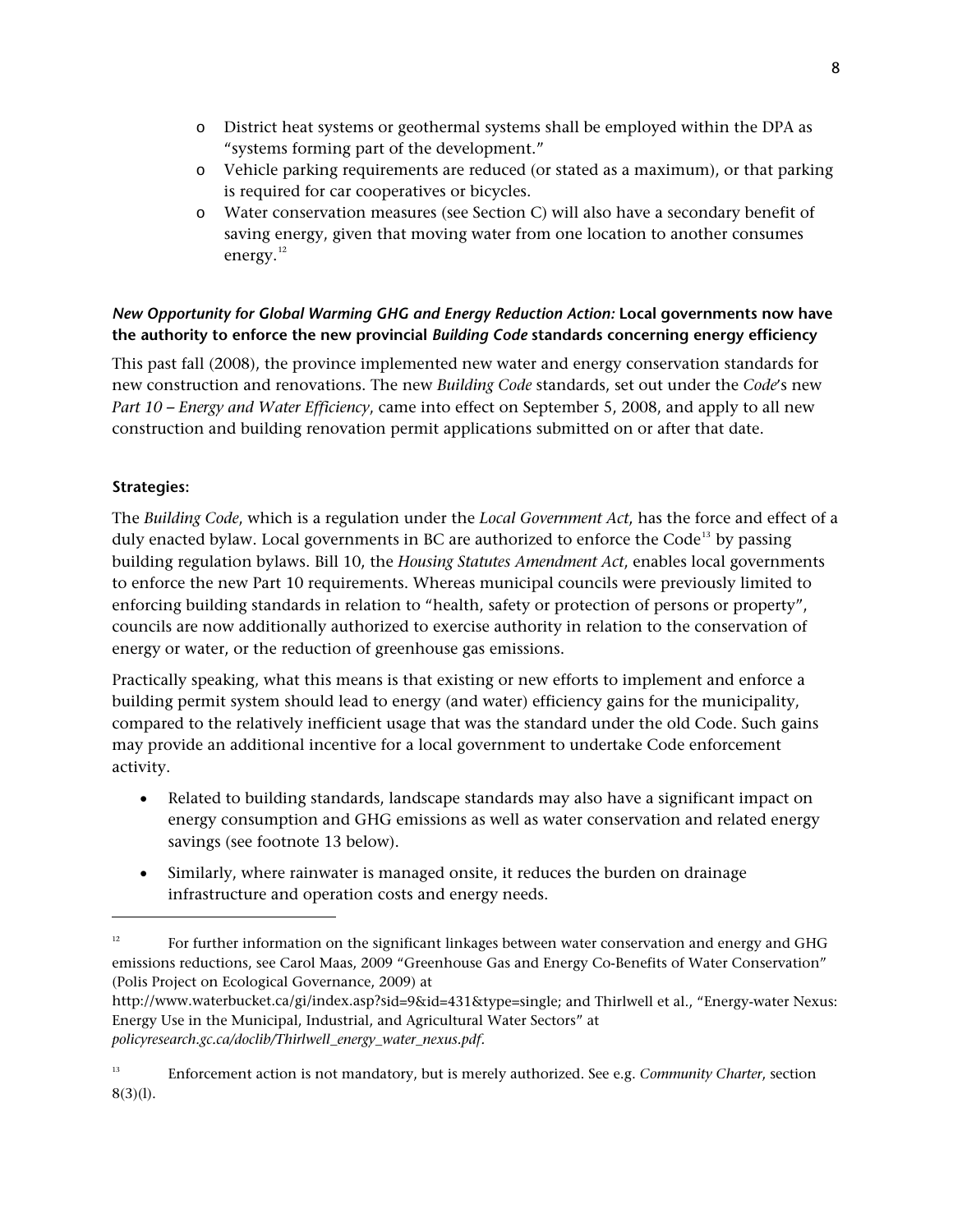It is also possible to pass complementary bylaws associated with business operations, such as a bylaw requiring lights to be turned off when businesses are shut down.

#### *New Requirement for Global Warming GHG and Energy Reduction Action:* **Bill 27 imposes a DCC exemption for small unit housing, defined as self-contained dwelling units with an area of 29 square meters or less. (Section 933(4.01) of the LGA)**

See Part D – Sustainable Land Use Action for a discussion of this tool.

*New Opportunity for Global Warming GHG and Energy Reduction Action:* **Local governments now have the authority to waive or reduce development cost charges (DCCs) for categories of development that include: (1) a subdivision of small lots that is designed to result in low greenhouse gas emissions, or (2) a development that is designed to result in a low environmental impact. (***Local Government Act,* **section 933.1)** 

#### **Strategies:**

- A bylaw or regulation under this section must:
	- o Define what will be an "eligible development" within the categories mentioned,
	- o Further define the amount (or rate) of reduction offered for an eligible development, and
	- o Set the requirements for obtaining a waiver or reduction.
- Note that the authority to offer a reduction or waiver is an exception to the normal prohibition against assistance to business, established under the LGA and CC.
- There is potential to be creative in crafting an incentive. For example, given that adherence to the standard is entirely voluntary, establishing the following eligibility criteria for a "development designed to result in low environmental impact development" may be authorized:
	- o X % of materials are sourced locally [reducing transportation impacts]
	- o Green roofs on [prescribed class of] buildings
	- o Re-use of existing structures, materials or water
	- o Meets X green building standard
	- o Meets X energy or water efficiency standard
	- o Provides district heating
	- o Is close to public transit, provides X number of shared bikes, provides X number of shared cars, etc
	- o Is mixed use and provides opportunity to live/work/shop all on-site
	- o Etc.
- One of the concerns that local governments have raised regarding the exercise of this new authority is the fact that it results in a loss of much-needed DCC income – which raises a legitimate question for local governments on how they will compensate for that loss of revenue. The province has responded to this concern by noting that DCCs are an optional vehicle for local government revenue and that the amendments merely provide more flexibility in using the DCC tool. The province has further noted that local governments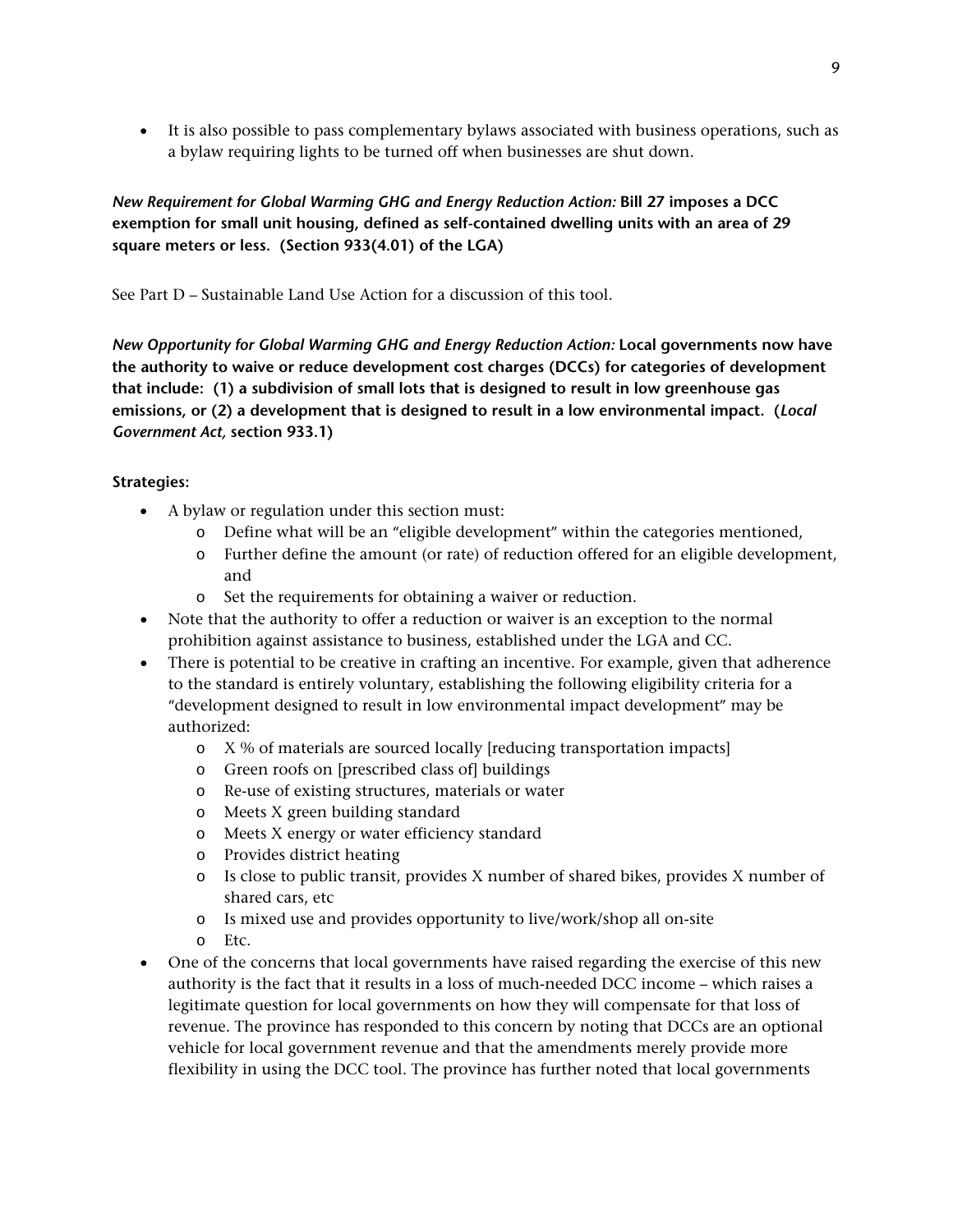may still raise funds to cover costs otherwise covered by DCCs, through other means, such as user charges.

- o One means for managing an anticipated reduction in DCC revenue would be to conduct some planning to estimate whether the small lot development or low environmental impact development will result in lower development servicing costs, and if so, to quantify that anticipated reduction, and then determine how to capture any needed revenue shortfall through other means.
- o Note that under the law governing DCCs, DCCs may be imposed to assist the local government with the cost of providing the service to the development in question, whether directly or indirectly. Particularly in situations where DCCs reflect only minimal cost-recovery in respect of the provision of a service, it may be<sup>[14](#page-9-0)</sup> legitimate for a local government when establishing a DCC reduction or waiver bylaw to simultaneously review its DCC rates bylaw and set rates in a manner that more fully cost recovers for any non-exempt additional capital cost burden [demand] on the (water, sewage, drainage, roads) services, whether existing or new.
- o DCC-exempt properties could, by bylaw, be made subject to an equivalent user fee instead<sup>[15](#page-9-1)</sup> of a development cost charge. However, while this takes the burden off the developer, it places the burden on future residents of the development.
- o According to best practice, DCCs should also allocate fairly between new growth and existing population – i.e. some costs can be paid by existing rate payers.

-

<span id="page-9-0"></span><sup>&</sup>lt;sup>14</sup> Note it is not clear whether enough flexibility exists to structure DCCs in this way and some direction from the courts may be required to clarify legality. While this would be inequitable as between exempt and non-exempt properties, it would seem the legislative amendment directly authorizes this very kind of inequity. Similarly, such a DCC should be construed as a charge and not as a tax, so long as it relates, directly or indirectly, to cost recovery in respect of the capital costs associated with servicing the property charged.

<span id="page-9-1"></span><sup>15</sup> Section 363 of the *Local Government Act* provides: **363** (1) A board may, by bylaw, impose a fee or charge payable in respect of (a) all or part of a service of the regional district, or (b) the use of regional district property.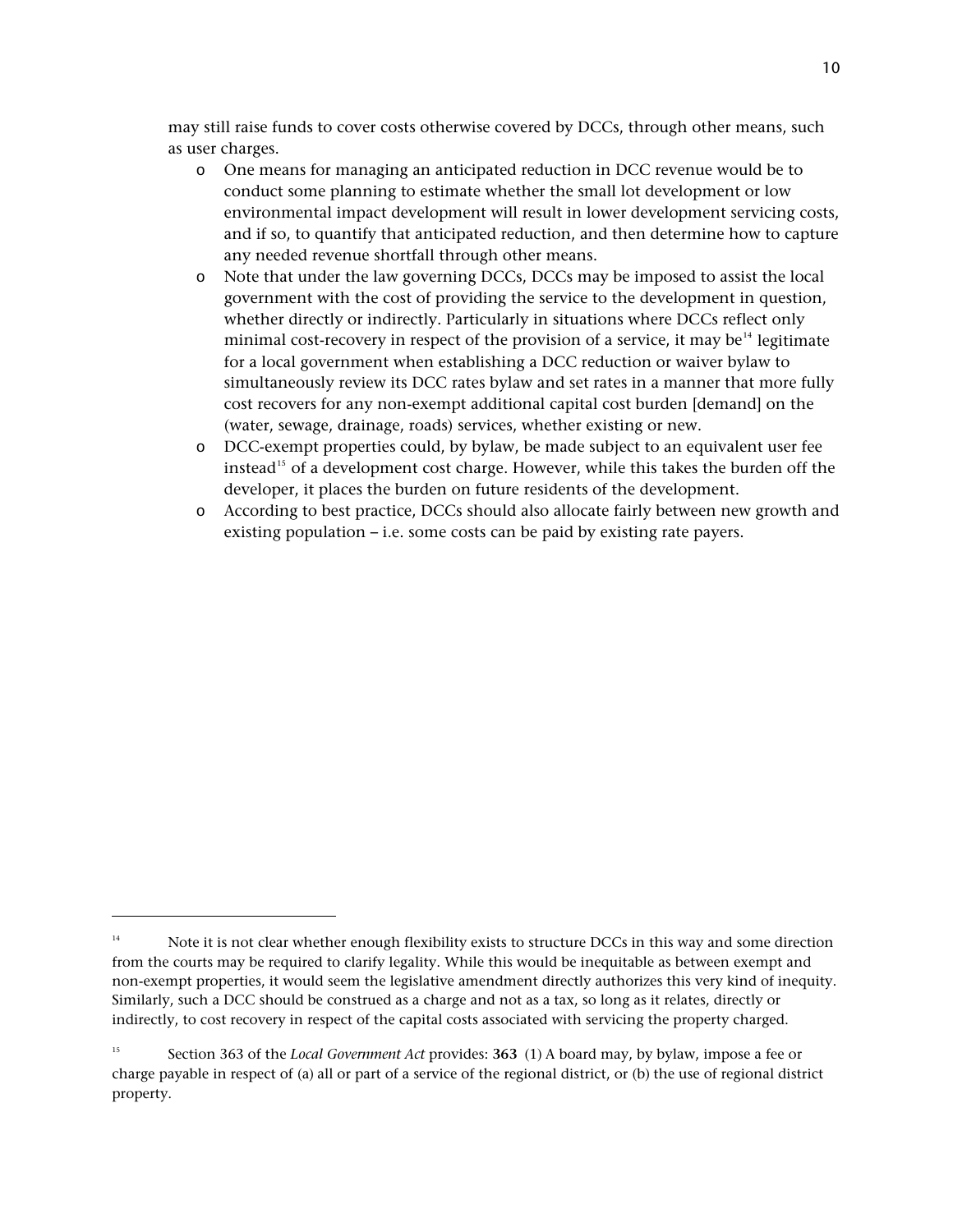- $\circ$  Bear in mind that the provincial DCC Best Practices Guide<sup>[16](#page-10-0)</sup> says that the guiding principles of good DCCs are:
	- integration (with land use plans, community plans and financial and infrastructure strategies)
	- **•** benefiter pays
	- fairness and equity (distribute costs between existing and new development)
	- accountability
	- **•** certainty
	- consultative input.
- o Note that DCCs can be municipality-wide or area-specific.
- o DCC development should be transparent and accountable.
- $\circ$  The assist factor<sup>[17](#page-10-1)</sup> must be at least one percent of the service costs.

#### *New Opportunity for Global Warming GHG and Energy Reduction Action:* **Local governments now have authority to use the Off-Street Parking Reserve Fund for Alternative Transportation Infrastructure**

Section 906 of the *Local Government Act* allows owners or occupiers of land or buildings who are required under a bylaw to provide a certain number of off-street parking spaces or loading spaces, to instead pay that money into an off-street parking reserve fund.

However, recent amendments to section 906 enable local governments to use off-street parking reserve fund money for the provision of "transportation infrastructure that supports walking, bicycling, public transit or other alternative forms of transportation." This provides new flexibility for that fund.

#### **Strategies:**

i,

- Given this new authority to use the parking reserve fund in this manner, local governments may wish to consider establishing a "sustainability policy" that stipulates that one-half or more of all new off-street parking funds will be used for the sustainable transportation infrastructure identified in subsection  $906(7)(a)(ii)$ , according to its priorities and consistent with the expenditures authorized for such a reserve fund.
- An additional, related strategy would be to adopt a bylaw stipulating a *maximum* on the amount of off-street parking to be provided rather than a minimum amount, or alternatively or in addition, to require a certain level of alternative transportation infrastructure to be provided in all new developments. These options will not only promote the use of alternative transportation modes but also reduce the likelihood of neighbourhood

<span id="page-10-0"></span><sup>16</sup> *Development Cost Charge Best Practices Guide* (BC Ministry of Community Services, 2005), at pp. vi-vii.

<span id="page-10-1"></span><sup>&</sup>lt;sup>17</sup> "The assist factor is the contribution that the existing municipality and/or regional district must provide to help growth in meeting its service cost obligations. The assist factor is over-and-above the portion of the infrastructure cost that is allocated to the existing population. Under the *Local Government Act*, the assist factor must be at least one percent." *Development Cost Charge Guide for Elected Officials* (BC Ministry of Community Services, 2005), at p. 14.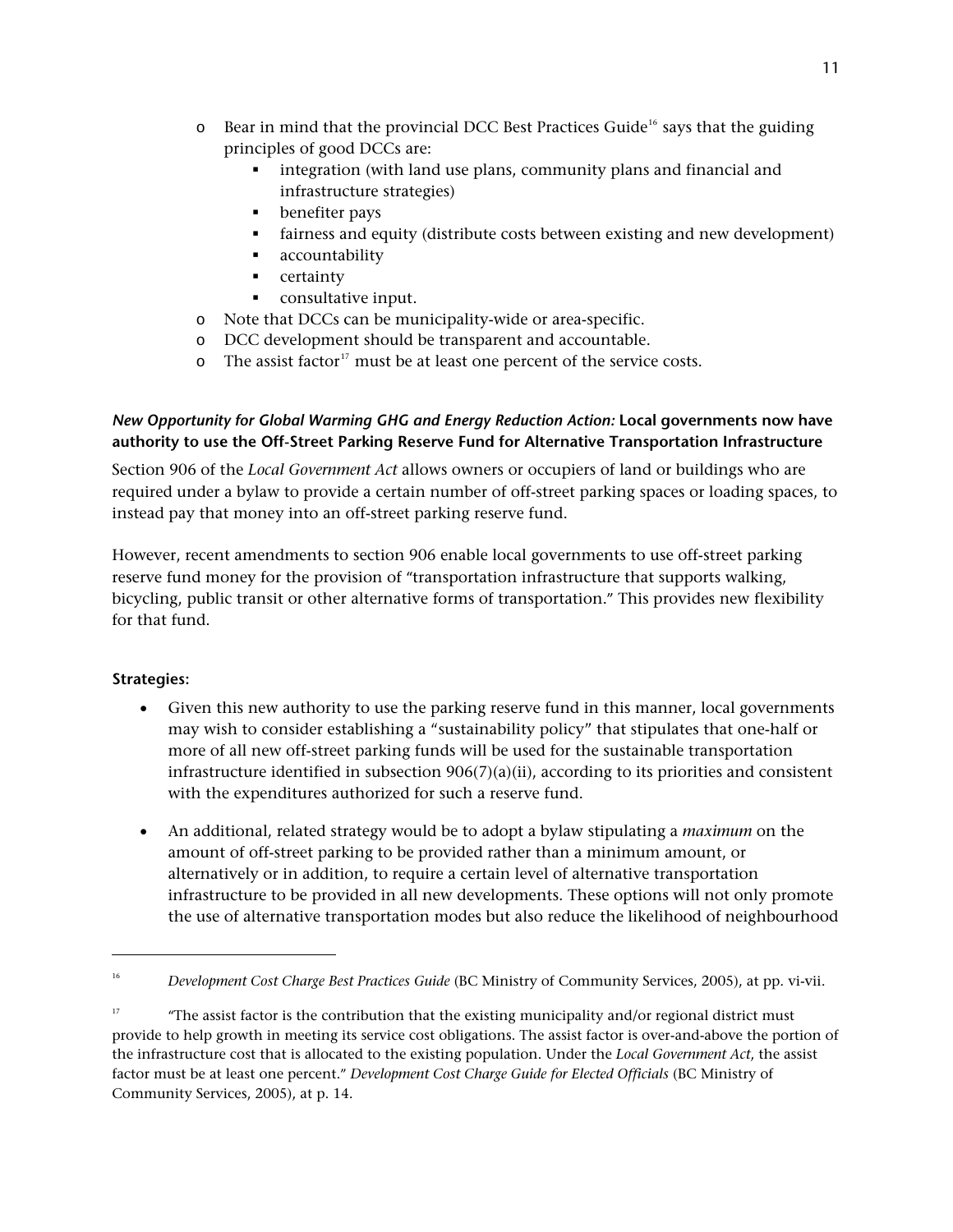business development proposals being refused on the grounds that there are an "insufficient" number of parking spaces for cars.

- Other related alternative transportation strategies include:
	- o Establishing policies to ensure that all new development, whether residential or commercial, has public transit and other alternative transit options available to serve it (e.g. avoiding industrial parks that are only accessible by car).
	- o Embarking on a retrofit program, to incorporate sustainable transportation modes into existing developments.
	- o Concentrating new development around transportation hubs or centres, and ensuring sufficient densities to support the transportation infrastructure.
	- o Amending zoning bylaws to prohibit drive-through businesses, such as drivethrough restaurants, dry cleaners, beer stores, etc.
	- o Providing bike commuting infrastructure, such as bike lanes and bridges, traffic light priority for cyclists, traffic lights timed to match cyclist speed, bicycle lock up and shower facilities, etc. Require bike facilities in multi-family and commercial development and loaner bicycle fleets at all hotels.
	- o Working with public transit authorities to come up with strategies to encourage transit use and discourage car use, such as establishing dedicated bus lanes, "ride for free" zones or reduced fare neighbourhoods; increasing the price of parking meters, encouraging car-pooling and giving priority parking to bicycles, van-pool vehicles and hybrid vehicles. Aim to reduce the number of two-car households and increase the number of no-car households. Educate people on the energy, GHG and health benefits of walking and cycling instead of driving.

# **B. Climate Change Adaptation: What actions are now required or possible?**

#### *No New Requirement for Climate Change Adaptation Action***: There are no requirements concerning adaptation.**

This is a missed opportunity in the Bill. It would have been commendable if the recent legislative amendments had established an explicit requirement for adaptation targets to be included in the OCP and RGS. Unfortunately, they did not.

#### *Opportunity for Climate Change Adaptation Action*

Although Bill 27 does not provide new opportunities explicitly directed toward adaptation, the Bill does provide some opportunity for action on this issue. For example, Bill 27 does provide some new powers and opportunities related to water conservation. Given that our changing climate is leading to reductions in the water supply, and even sometimes to drought, water conservation opportunities are highly relevant to climate change adaptation action. For details on which water conservation actions the Bill enables, please refer to the Section C – Water Sustainability Actions.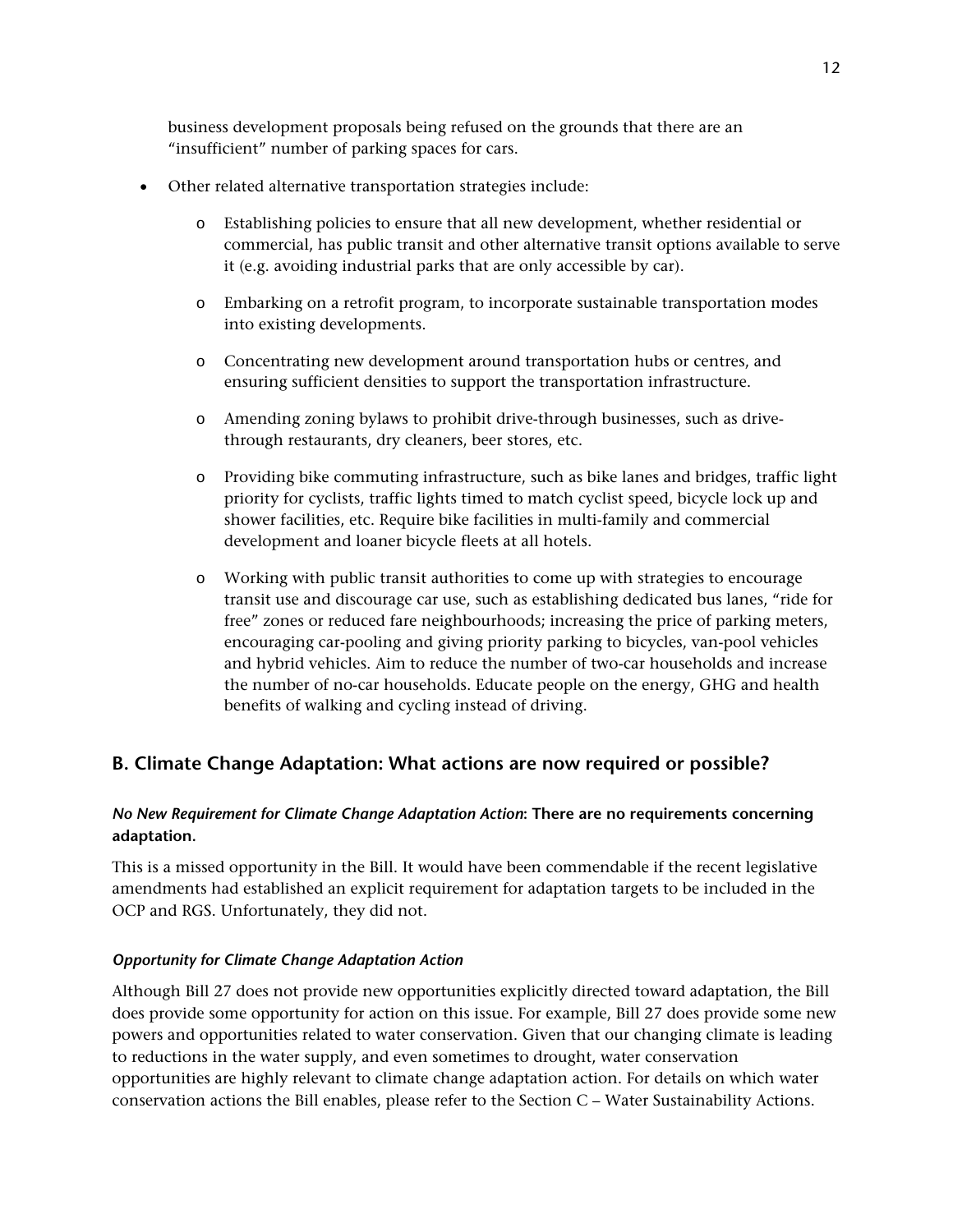Second, quite apart from the legislative amendments, local governments already enjoy a number of opportunities for taking action on adaptation. The strategies outlined below are just a few of the possibilities. Action and accountability are the priorities.

#### **Strategies:**

-

- The occasion of updating a Regional Growth Strategy or an Official Community Plan, specifically to add policy regarding climate change greenhouse gas emissions reduction targets – also provides a timely opportunity to insert parallel policy regarding climate change adaptation targets and measures.
- For ensuring implementation, councils or boards may wish to consider allocating budget to hire a dedicated staff person to watchdog and steward climate change adaptation objectives.[18](#page-12-0) To maximize the chances of success, this staff member should be given visible support from key elected representatives/leaders.
- Prudent<sup>[19](#page-12-1)</sup> local governments will incorporate local climate change impact adaptation considerations into the following planning and decision-making processes:
	- Liquid waste management plans, plan updates and other drainage and sewerage plans,
	- Infrastructure planning (rain and drinking water infrastructure, roads and other utilities, etc.),
	- Energy plan updates,
	- Subdivision and development standards bylaw update,
	- Ecosystem mapping and updates to zoning (e.g. for environmentally sensitive areas, flood risk zones, other hazard zones, etc.), and
	- Operations, including emergency response planning (e.g. to heat wave or severe wind storm).

<span id="page-12-0"></span><sup>&</sup>lt;sup>18</sup> See for example, the Corporation of Delta, which has not only established a Climate Change Action Committee and an Office of Climate Action and Environment, but has also hired an Energy Efficiency Consultant/Coordinator. Both Vancouver and Victoria have established and staffed sustainability offices.

<span id="page-12-1"></span>It is possible that a failure by a local government to consider the potential future impacts of climate change or global warming could give rise to a liability at some point in the future.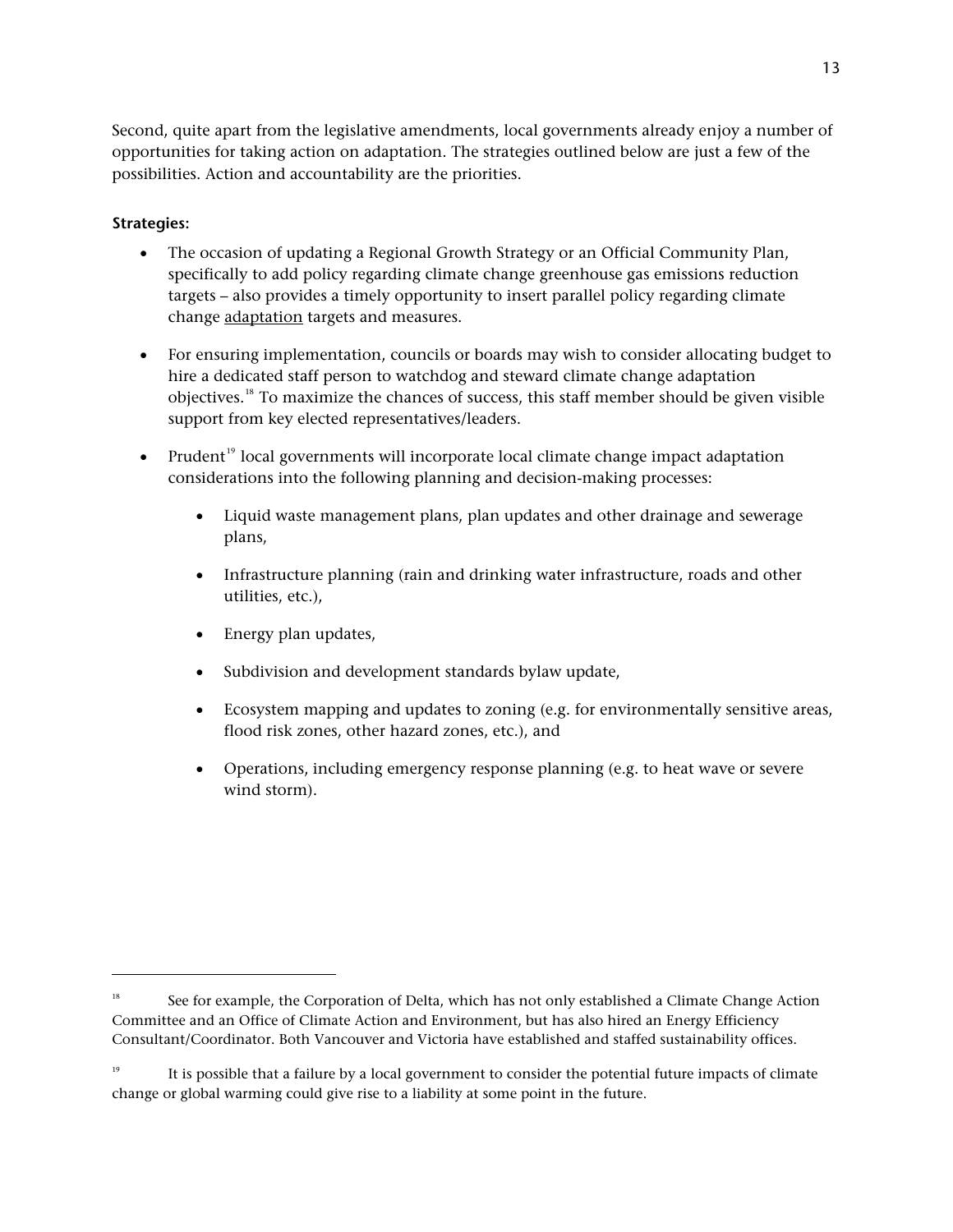# **C. Water Sustainability: What actions are now required or possible?**

# *No New Requirements for Water Sustainability Action:* **There are no new requirements for action on water sustainability.**

In light of the Province's recent *Living Water Smart* Plan, which establishes many goals<sup>[20](#page-13-0)</sup> for water sustainability, the fact that the Green Communities legislative amendments did not prescribe any *imperative* action for local governments to increase water sustainability seems to have been a missed opportunity. Local governments still have an array of powers with which to address water sustainability issues but it is disappointing that senior government was not explicit in requiring action in this important area.

The Living Water Smart Plan, however, does state that in the future "adapting to climate change and reducing our impact on the environment" will be a condition for receiving provincial infrastructure funding. This suggests that at some point in the future, a failure to implement sustainable approaches may lead to funding being declined. Therefore, while senior government may not be legislating sustainability, funding criteria may in some cases advance the sustainability agenda.

#### *New Opportunity for Water Sustainability Action:* **new "green" Building Code may be enforced**

The new "green" *Building Code* Part 10 establishes new water efficiency standards for new building construction or major renovations. The Code applies like a bylaw in local governments across BC, but as was noted *infra.* BC local governments are not required to take enforcement action to uphold the Code's provisions. They are *authorized* to do so but are not *required*.

The fact that the Code now establishes water efficiency standards means that a decision to enforce the Code is likely to result in water conservation gains for the community. If water is a concern for your community (and it should be for every community), a straightforward way to make water sustainability gains is therefore to establish a building permit system.

#### **Strategies:**

-

 For smaller local governments that would like to embark on a building permit system but are concerned about their capacity to implement such an inspection and approval system, keep in mind that all of the building inspection expertise need not be employed "in-house". The LGA enables local governments to rely on certifications from qualified professionals (professional engineers and architects) that legislated building standards have been met. $^{21}$  $^{21}$  $^{21}$ 

<span id="page-13-0"></span> $20$  Living Water Smart Plan goals include reducing municipal water use by 50% and improving stream health.

<span id="page-13-1"></span><sup>&</sup>lt;sup>21</sup> Section 290 of the *Local Government Act* provides immunity from liability for a local government that relies on a certification from a professional engineer or architect that a development has been built in accordance with the Building Code or another prescribed enactment, provided there was no knowledge on the part of the municipality that the person providing the certification was not, at the time of certification, registered as a professional engineer or architect under provincial legislation. See also section 55 of the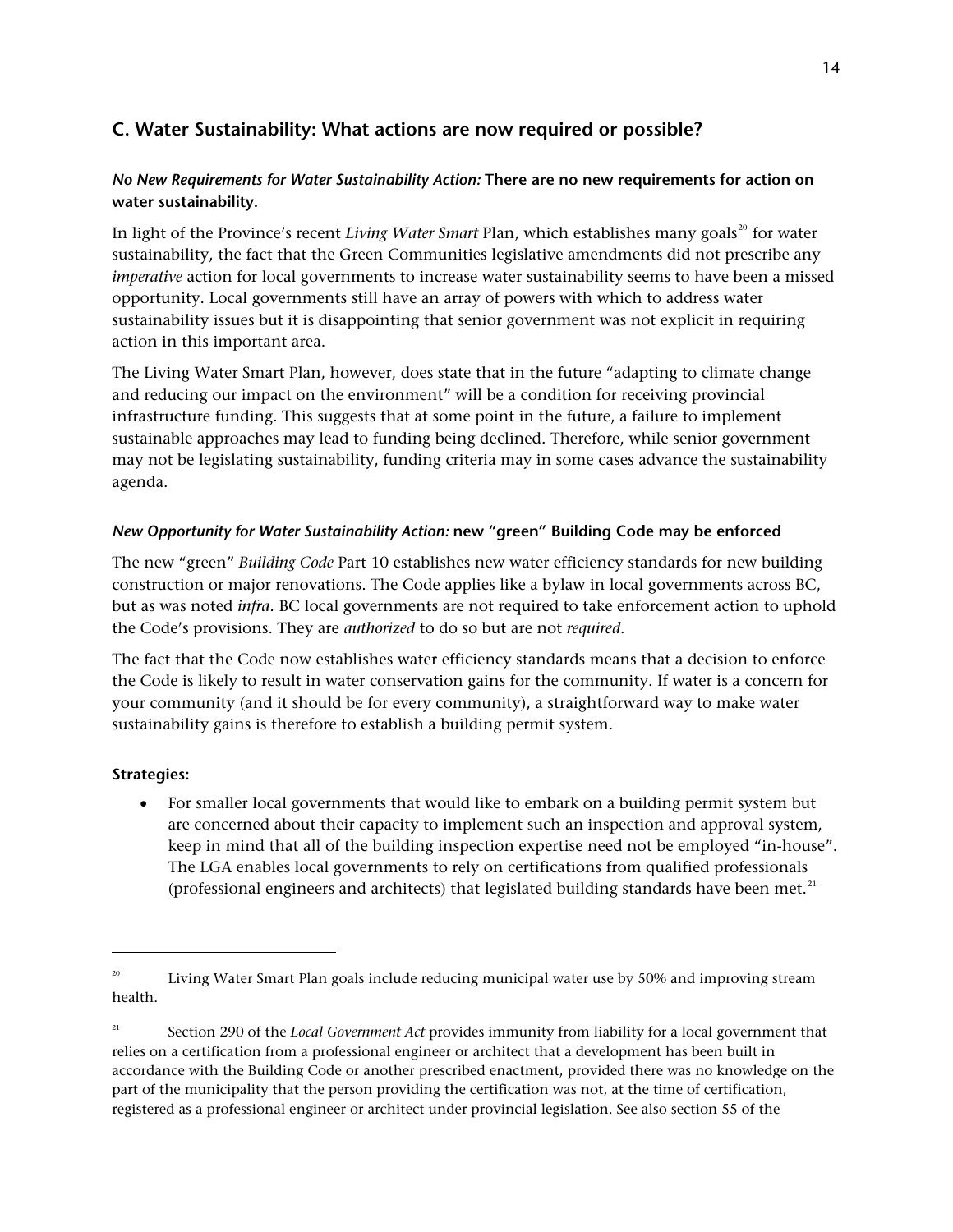- Recent legislative amendments also now authorize professional organizations to establish specialized qualifications for their members, e.g. "water efficiency engineer".<sup>[22](#page-14-0)</sup>
- Before embarking on a building permit system that relies on outside expertise, local governments should consider liaising with professional organizations to determine the organizations' member capacity to fulfill local government requirements for professional sign-off. Such consultation is likely also to increase both parties' understanding of the opportunities to certify that buildings are meeting the stipulated standard(s).
- The Code's new "green" provisions could provide a convenient "communications theme" for launching a complementary initiative related to making development activities or public water use more sustainable, $23$  for example:
	- o Establishing a minimum topsoil requirement for new building sites;
	- o Instituting green infrastructure design requirements, such as reduced impervious surface area, onsite rainwater management using infiltration and detention technology, rain gardens, narrower roads and use of permeable surfaces/pavers, etc.;
	- o Implementing irrigation and watering bylaws; and
	- o Launching universal water metering and consumption-based pricing (i.e., the more the consumer uses, the higher the cost per litre).
- To increase the chances that a green infrastructure program will be delivered in the way that it was planned, local governments should work to establish good internal communications and administrative processes to ensure that all of the local government's staff or departments have similar expectations related to the shape of development. The building inspection department in particular, is a key department to ensure that appropriate inspections are conducted throughout the process, to verify that the green infrastructure installations that were promised are indeed delivered. Note that further to their licensing and standards authority under section 15 of the *Community Charter*, a council may by bylaw establish occupancy permit terms and conditions related to the installation of green infrastructure elements, against which building inspectors may make inspections to verify compliance.

*Community Charter* which allows a council to by bylaw require a building permit applicant to provide the municipality with the certification of a qualified professional, as defined in that section.

i,

<span id="page-14-0"></span>22 See e.g. section 24(2) of the *Architects Act* and section 10(1) of the *Engineers and Geoscientists Act*, which now respectively permit designation of specialized areas of architecture, professional engineering or professional geoscience, and establishment of qualification and certification requirements related to such specialties. See also section 55 of the *Community Charter*.

<span id="page-14-1"></span> $^{23}$  E.g. by reducing demand, reducing runoff into pipes and streams, encouraging infiltration and preserving and maintaining abundant groundwater and clean stream water.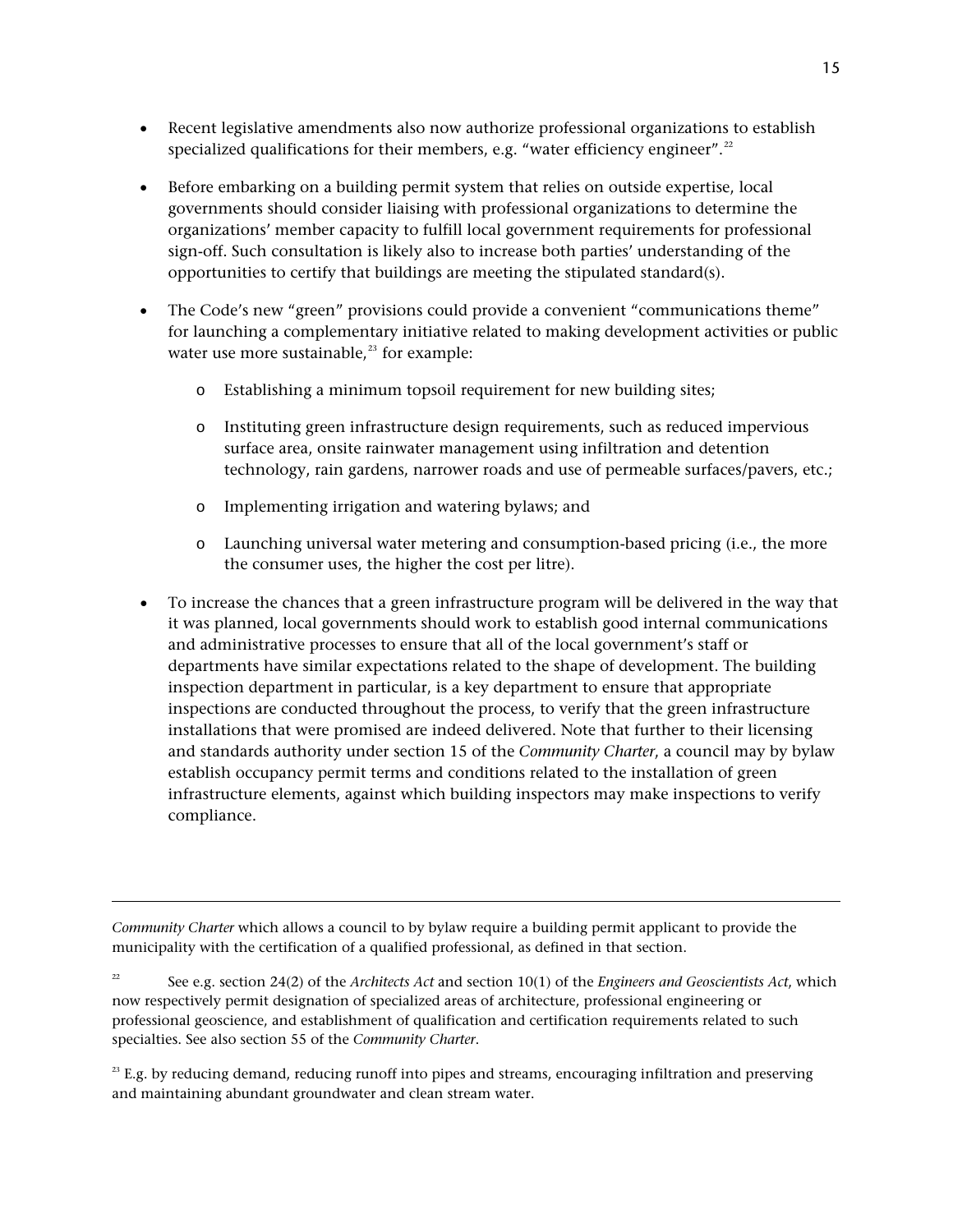*New Opportunity for Water Sustainability Action:* **Local governments are now empowered to designate a development permit area having the purpose of the establishment of objectives to promote (among other things) water conservation.** 

According to the new authority, development permits for land may include requirements respecting:

- (a) Landscaping,
- (b) Siting of buildings and other structures,
- (c) Form and exterior design of buildings and other structures,
- (d) Specific features in the development, and
- (e) Machinery, equipment and systems external to buildings and other structures

in order to provide for energy and water conservation and the reduction of greenhouse gas emissions.

The authority also exists to establish restrictions on the type and placement of trees and other vegetation in proximity to the buildings and other structures in order to provide for water conservation.

#### **Strategies:**

i,

Given the water conservation objective and the new statutory parameters for guidelines, the question then becomes, what sort of water conservation actions might be sought using development permit guidelines? The following might be considered:

- Establishment of a water conservation target to compare to "business as usual" water use (and leave it up to the proponent to determine how to meet the target using proven technologies or strategies);
- Landscaping using xeriscaping $24$  principles;
- Requirement to landscape with trees, to retain moisture;
- Mandatory disconnection of roof leaders and use of rainwater collection systems to capture rain and reuse it for outside watering or irrigation (at minimum);
- Installation of equipment and infrastructure for reuse of treated water ("purple pipe") on a neighbourhood scale;
- Grey water reuse encouraged;
- Green infrastructure features (i.e., reduce impermeable surfaces, increase infiltration) to encourage recharge of water table and mitigate the urban heat island effect.

<span id="page-15-0"></span> $24$  Xeriscaping refers to the use of native, water conserving or drought resistant plant cover for landscaping, to avoid the need for supplemental watering and thereby promote water conservation.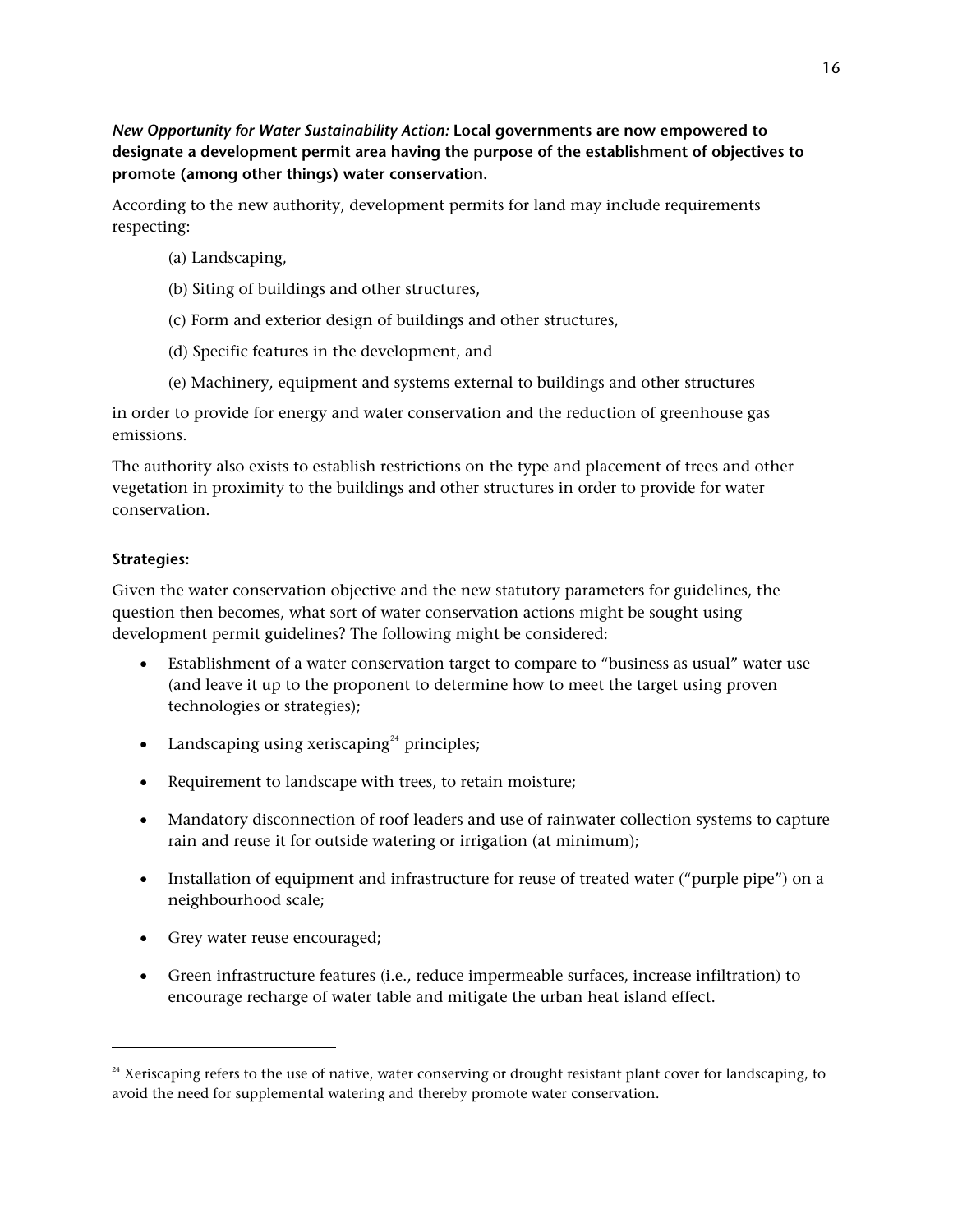A compatible policy initiative would be to promote adoption by the region of an ecosystem-based approach to watershed planning and establishment of watershed targets, with guidance that would be linked.

*New Opportunity for Water Sustainability Action:* **Local governments are now empowered to grant a waiver or reduction of development cost charges for an "eligible development" in the category of a development that is designed to result in low environmental impact (Section 933.1 of the** *Local Government Act***)** 

It is up to the local government to decide how to define "low environmental impact" and to establish the eligibility criteria for such a DCC reduction or waiver. This ability to define those criteria creates an opportunity to provide a DCC reduction or waiver (incentive) for water sustainability action.

#### **Strategies:**

-

The kinds of water sustainability actions that might be encouraged through the use of a DCC incentive include:

- Use of water-saving technologies in building construction technologies that would otherwise exceed the BC Building Code standards.<sup>[25](#page-16-0)</sup>
- All the water conservation measures described *infra* with respect to establishing a development permit area with a purpose of establishing a water conservation objective, e.g.:
	- o Topsoil layer requirements, or
	- o On-site rainwater management and other green infrastructure, e.g. narrower roads or use of pervious paver technologies instead of concrete or asphalt, green roofs, etc.

In addition to the foregoing, one can imagine that the establishment of a DCC incentive could be a way to advance the installation of water conservation systems that have traditionally been more challenging to get uptake on. For example, water reuse is not nearly as widespread as it could be if a program was designed and set up to "shepherd" developers through the approval processes.

An unrelated but *complementary* water sustainability initiative, which reduces loads on sewer infrastructure and lessens the chances of sewer overflows and pollution of our waterways, would be to establish a private sewer lateral bylaw or incentive program, to encourage homeowners to inspect and renovate their private sewer laterals. Local governments could consider establishing a revitalization tax exemption program to provide an incentive for this sort of infrastructure upgrade.

Similarly, other market-based incentives for water sustainability, specifically demand-side management, include metering programs and bylaws where price is correlated positively with

<span id="page-16-0"></span><sup>&</sup>lt;sup>25</sup> Note that establishing voluntary actions that are tied to incentives does not establish local building standards that are more rigorous than the Code. Because compliance is entirely voluntary, there is no violation of the concurrent authority provisions concerning building standards.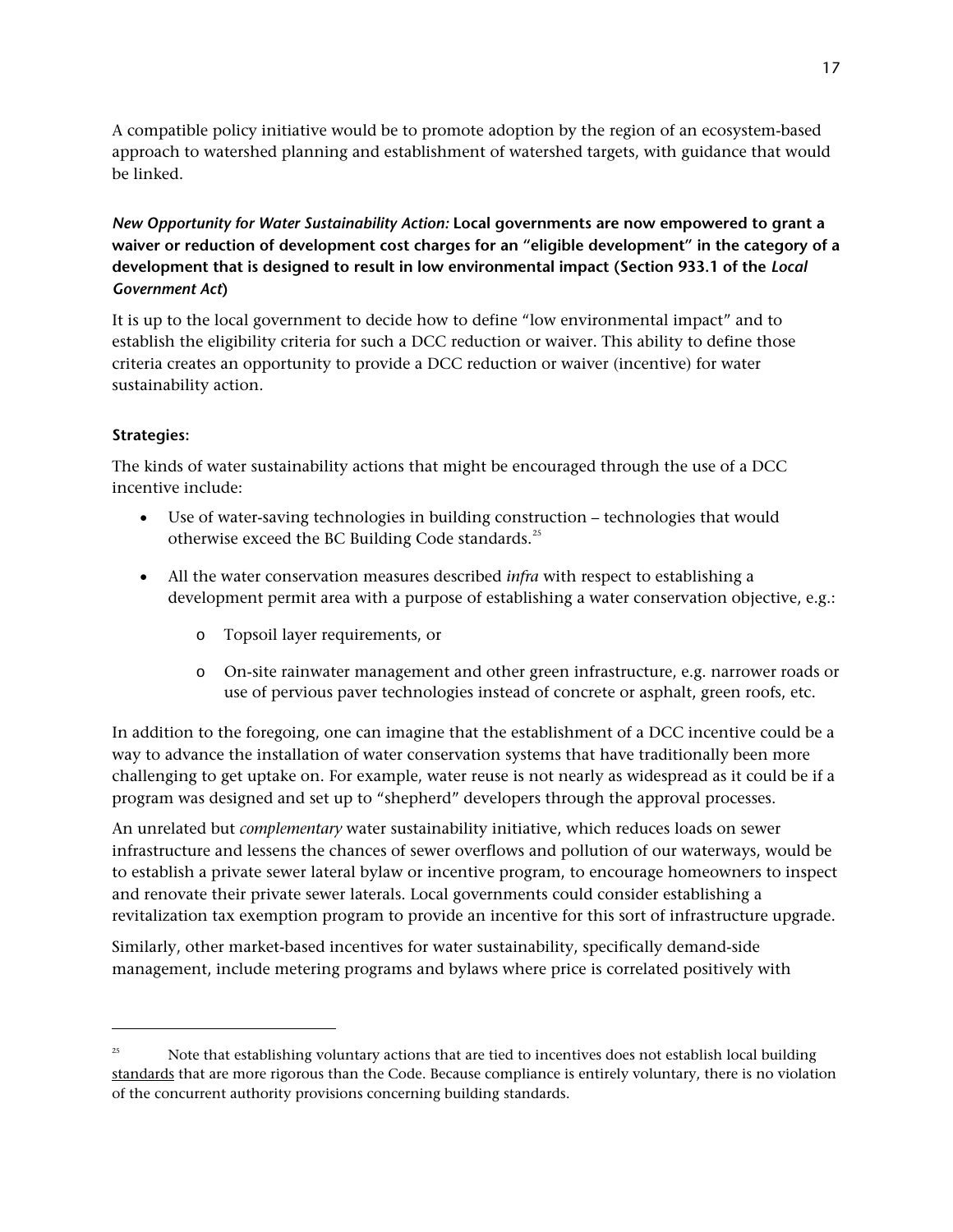volume consumed, i.e. the higher the volume consumed, the higher the unit price per volume. The District of West Vancouver has implemented universal metering with such scaled pricing.

# **D. Sustainable Land Use: What actions are now required or possible?**

# *New Requirement for Sustainable Land Use Action:* **Bill 27 imposes a DCC exemption for small unit housing, defined as self-contained dwelling units with an area of 29 square meters or less. (Section 933(4.01) of the LGA)**

For units that meet the dwelling area criterion, the developer will automatically receive a DCC exemption in respect of those units only (i.e., not the whole building). Note that it is possible under the legislation for a local government to (within prescribed limits<sup>[26](#page-17-0)</sup>) establish a unit size larger than the unit size to which this legislated exemption normally applies.

#### **Strategies:**

Concerns may arise about the automatic DCC exemption and what implications this may have for municipal revenue and the ability of the municipality to recover its development costs. See *infra* for a discussion of this issue and strategies for using other cost recovery mechanisms (user fees, etc.) to recover servicing costs.

# *New Requirement for Sustainable Land Use Action:* **Local governments are now required to institute in the Regional Growth Strategy (by 2011) and in the Official Community Plan (by 2010) greenhouse gas emission reduction targets, and actions and policies for achieving those targets.***[27](#page-17-1)*

While this requirement explicitly refers to GHG emissions reduction targets, it has close connections with, and implications for, land use planning, given the close correlation between the shape of a community's development and the level of GHG emissions generated.

#### **Strategies:**

-

Please see Section A on the variety of planning strategies that are available to local governments to respond to the challenge of establishing GHG emissions reductions targets.

Sustainable land use planning considerations that are complementary to this requirement include:

- Establishment of an urban containment boundary, to reinforce compact community goals and reduce transportation distances.
- Zoning for compact, mixed-use developments, to reduce development footprints and to reduce the distance to be traveled between home, work and shopping destinations. If zoning

<span id="page-17-0"></span><sup>26</sup> Limits may be prescribed by regulation pursuant to section 933(4.2)(d) of the *Local Government Act*.

<span id="page-17-1"></span><sup>27</sup> This is an amendment to sections 850 and 877 of the *Local Government Act*.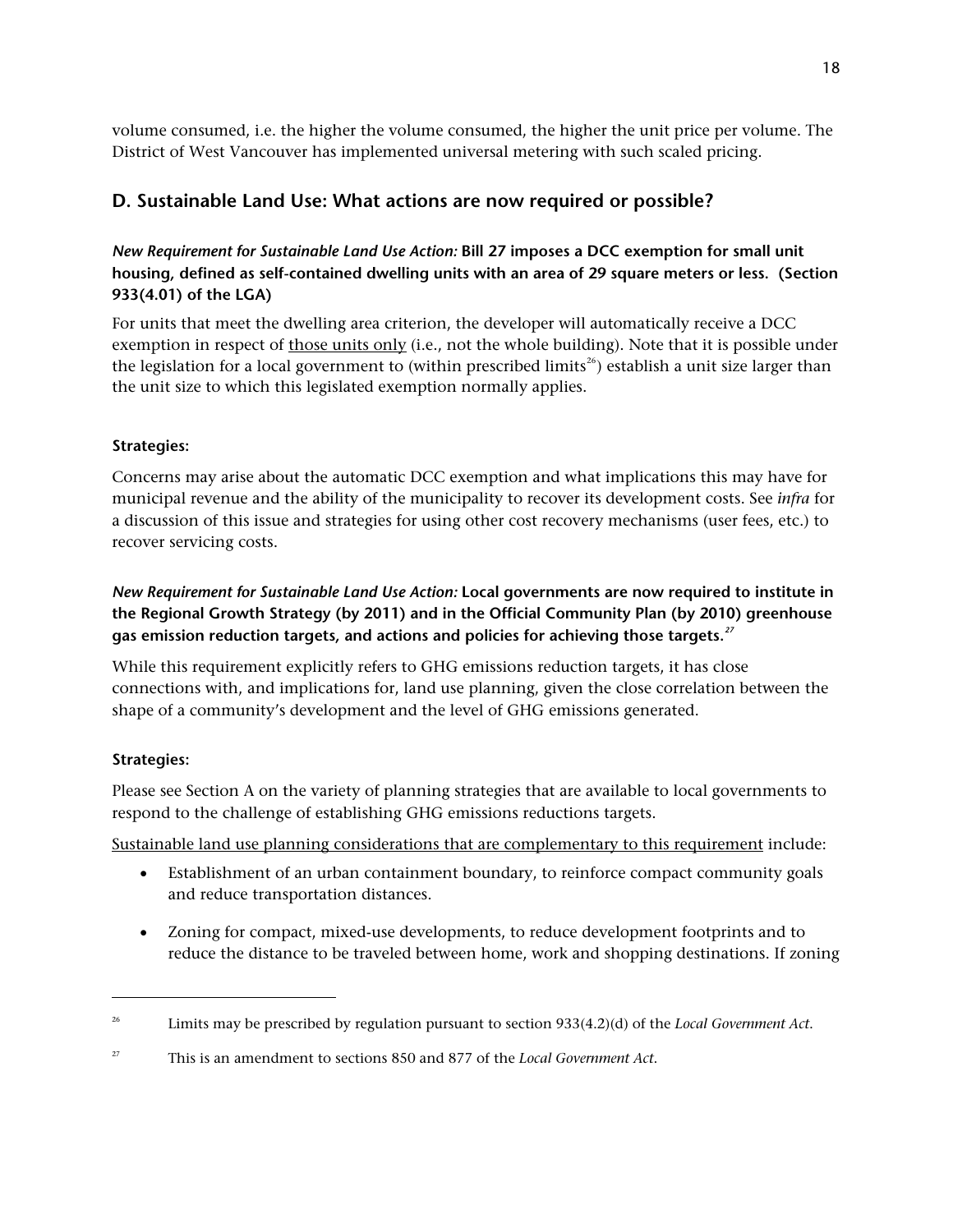is not mixed-use, ensuring that adjacent zoning is compatible with reducing the number and length of trips traveled.

- Land use plans that support sustainable transportation modes public transit, walking, bicycling, and ride-sharing.
- Establishment of zoning and incentives (like a revitalization tax exemption) that support infill development, especially for brownfield sites, and in-town redevelopment.
- Establishment of parking maximums instead of parking minimums.

# *New Opportunity for Sustainable Land Use Action:* **Local governments may now designate development permit areas for a range of purposes, including establishment of objectives to promote water conservation or energy conservation, or reduction of greenhouse gas emissions.**

Amendments to the Act also authorize a range of development permit conditions that may be imposed in order to achieve the DPA objectives.

#### **Strategies:**

A local government may in a DPA establish objectives for all three of the new sustainability purposes (water, energy and greenhouse gas emissions) or one only. To ensure land use is as sustainable as possible, there is justification for advancing all three purposes in a DPA, but it may not always be feasible to do so. See sections A and C for ideas on creating guidelines in relation to each of these purposes.

 Note that the new DPA powers are not limited to multi-family dwellings (as some of the other DPA purposes are). The DPA guidelines would therefore apply to single family dwellings within the DPA area as well as to other development within the area. This opens up significant opportunities to shape single family dwelling development that have not previously been available.

#### *New Opportunity for Sustainable Land Use Action: Local governments may now reduce DCCs for "eligible developments" that they define as having "low environmental impact".*

#### **Strategies:**

This enabling power is designed to be a flexible tool that local governments may use to encourage the kind of low impact development they want and need, rather than having a senior government define their low impact development priorities.

As was noted in discussions *infra*, this power offers local government significant scope to creatively define eligibility criteria for "low environmental impact" developments. Because the criteria are not mandatory standards (unlike building bylaws, or area-specific standards as in a DPA), the government is not constrained legislatively in what it can solicit or try to encourage, through the offer of such an incentive: